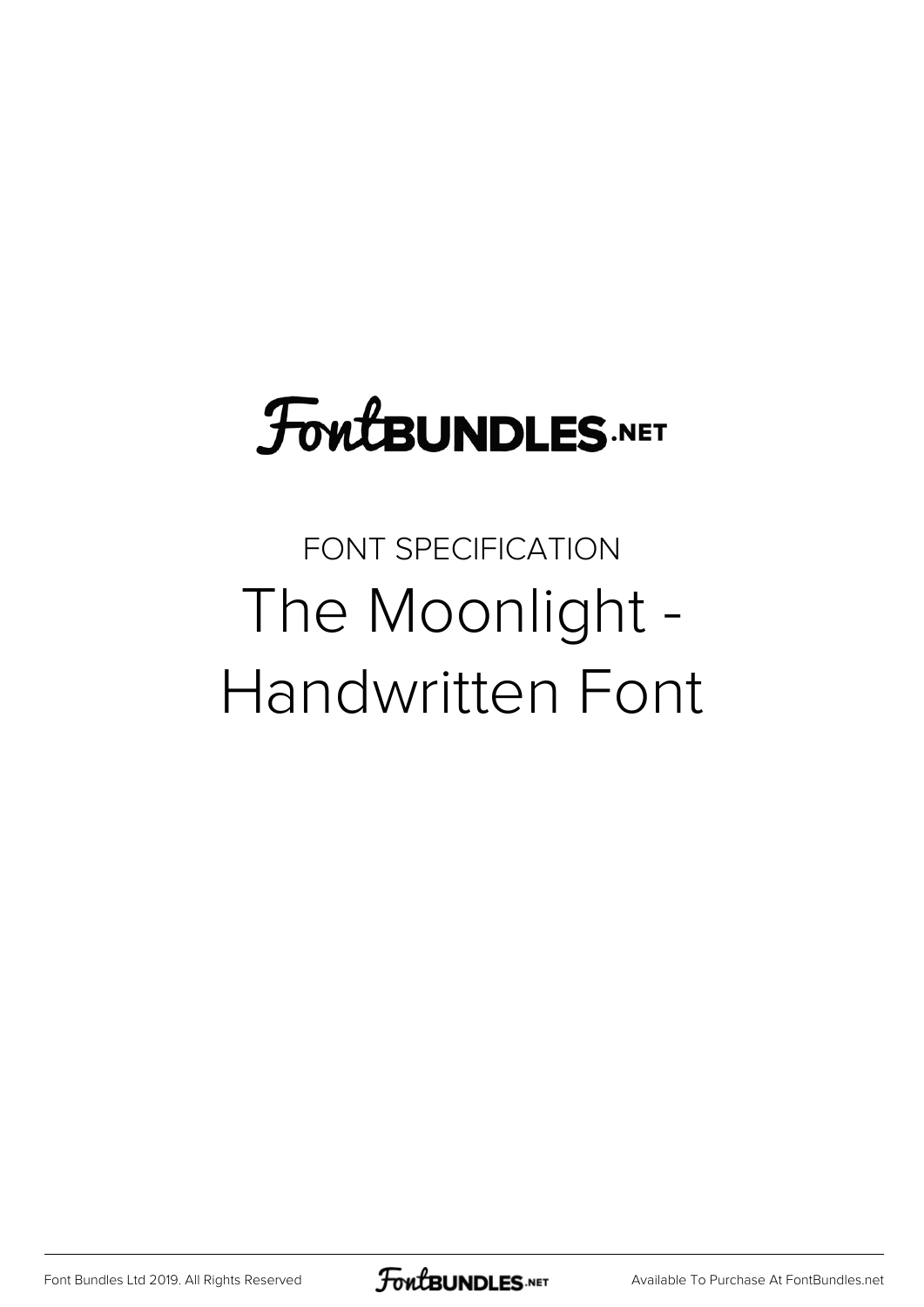#### The Moonlight - Regular

Uppercase Characters



Numbers

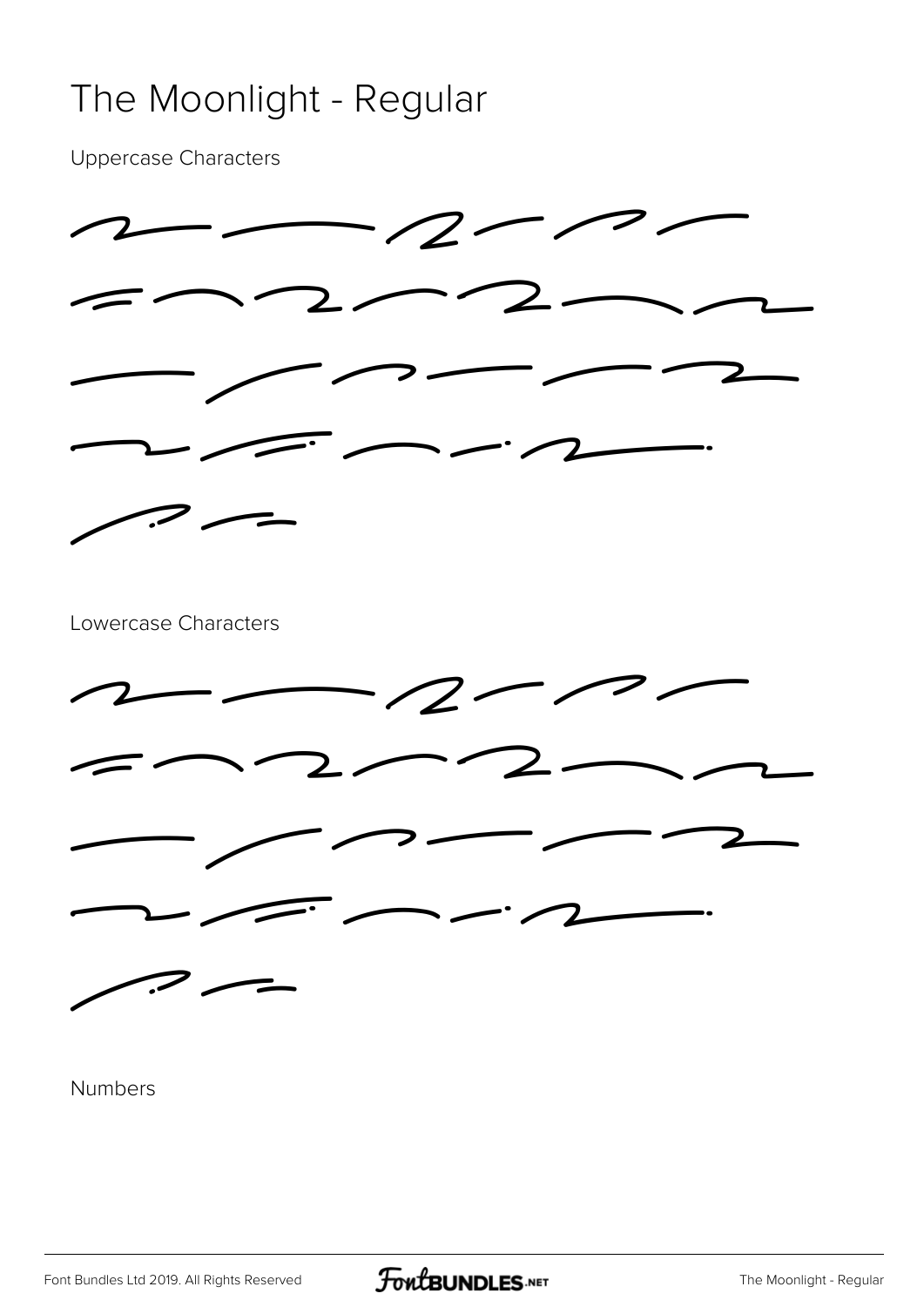Punctuation and Symbols

All Other Glyphs

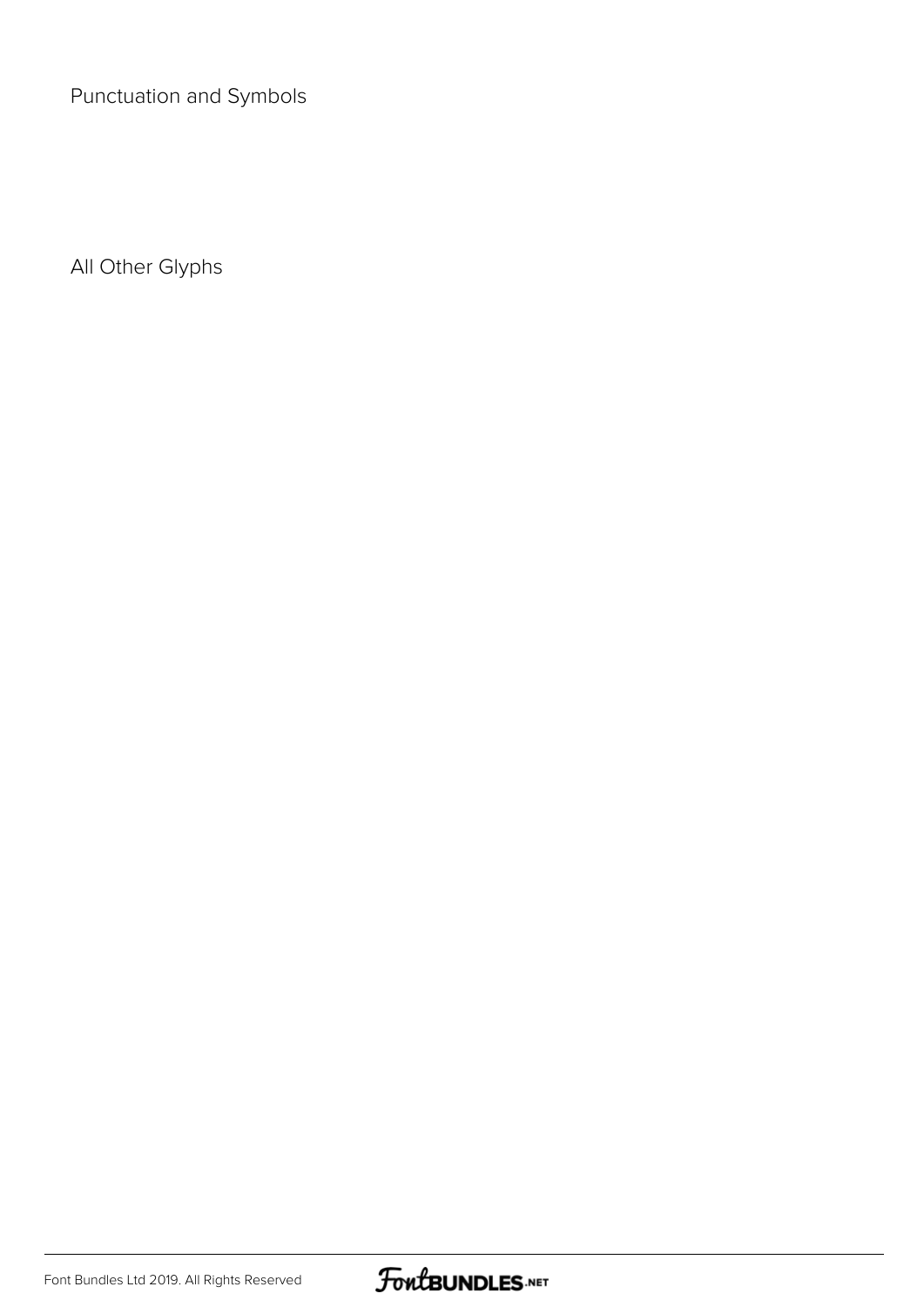#### The Moonlight - Regular

**Uppercase Characters** 

## ABCDEFGHIJKLMNOPQRSTUVW  $Xyz$

Lowercase Characters

### abcdefghijklmnopqrstuvwxyz

**Numbers** 

### 0123456789

Punctuation and Symbols

All Other Glyphs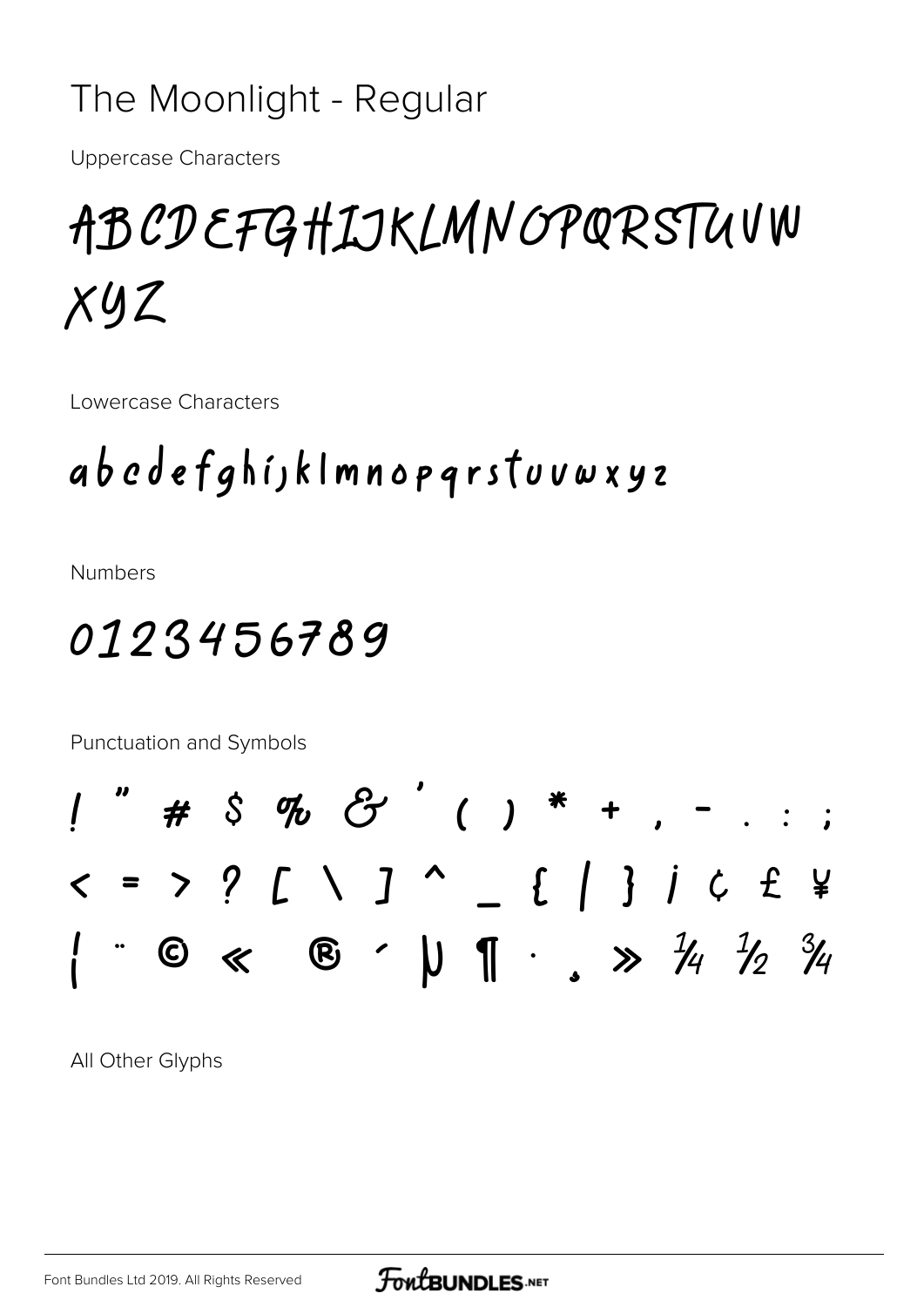|  |  |  | $\begin{array}{ccccccccccccccccc} \hat{A} & \hat{A} & \hat{A} & \hat{A} & \hat{A} & \hat{A} & \hat{B} & \hat{C} & \hat{C} \end{array}$                                                                                                                                                 |  |
|--|--|--|----------------------------------------------------------------------------------------------------------------------------------------------------------------------------------------------------------------------------------------------------------------------------------------|--|
|  |  |  | É Ê Ë Ì Í Î Ï Đ Ñ                                                                                                                                                                                                                                                                      |  |
|  |  |  | Ò Ó Ô Õ Ö × Ø Ù Ú                                                                                                                                                                                                                                                                      |  |
|  |  |  | Û Ü Ý Þ B à á â ã                                                                                                                                                                                                                                                                      |  |
|  |  |  | $\ddot{q}$ $\ddot{q}$ $\alpha$ $\beta$ $\dot{e}$ $\dot{e}$ $\dot{e}$ $\ddot{e}$ $\ddot{e}$ $\ddot{e}$                                                                                                                                                                                  |  |
|  |  |  | $\begin{array}{ccc} \hat{\imath} & \hat{\imath} & \hat{\imath} & \tilde{\mathfrak{n}} & \hat{o} & \hat{o} & \hat{o} & \tilde{o} \end{array}$                                                                                                                                           |  |
|  |  |  | $\div$ 6 $\hat{a}$ $\hat{b}$ $\hat{c}$ $\hat{c}$ $\hat{c}$ $\hat{c}$ $\hat{c}$ $\hat{c}$ $\hat{c}$ $\hat{c}$ $\hat{c}$ $\hat{c}$ $\hat{c}$ $\hat{c}$ $\hat{c}$ $\hat{c}$ $\hat{c}$ $\hat{c}$ $\hat{c}$ $\hat{c}$ $\hat{c}$ $\hat{c}$ $\hat{c}$ $\hat{c}$ $\hat{c}$ $\hat{c}$ $\hat{c}$ |  |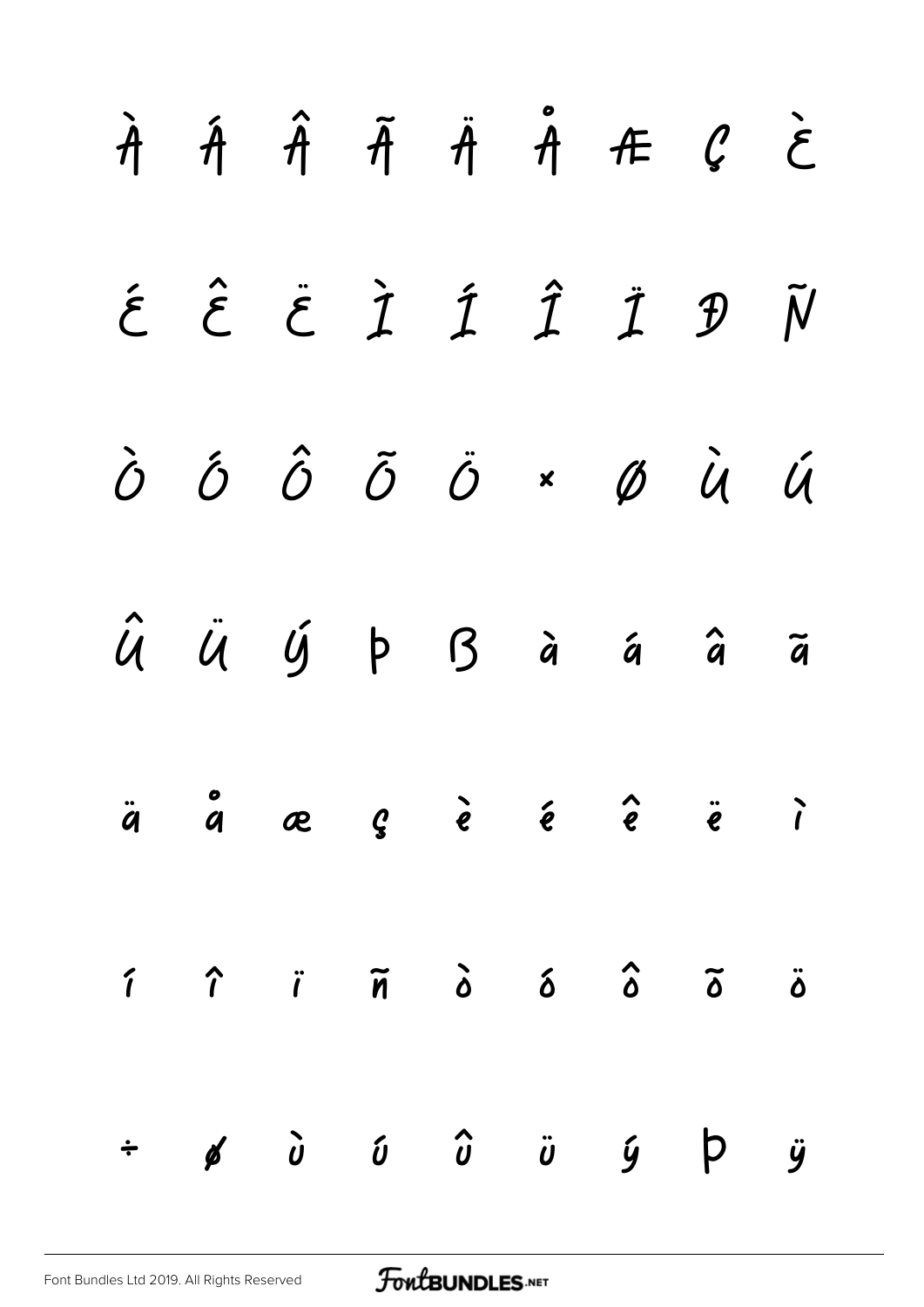| $\check{\mathcal{A}}$ and $\check{\mathcal{A}}$ and $\check{\mathcal{C}}$ and $\check{\mathcal{C}}$ and $\check{\mathcal{D}}$ |  |  |  |  |
|-------------------------------------------------------------------------------------------------------------------------------|--|--|--|--|
|                                                                                                                               |  |  |  |  |
| Ž ľ Ł ł Ń ń Ň ň Ő                                                                                                             |  |  |  |  |
| $\stackrel{\prime\prime}{\circ}$ OE as $\stackrel{\prime}{R}$ is $\stackrel{\prime}{R}$ is $\stackrel{\prime}{S}$ is          |  |  |  |  |
| $S s S S T f T d$                                                                                                             |  |  |  |  |
| ô Ű Ű Ü Ź ź Ż ż Ž                                                                                                             |  |  |  |  |
| $\sum_{i=1}^{n} f(i)$                                                                                                         |  |  |  |  |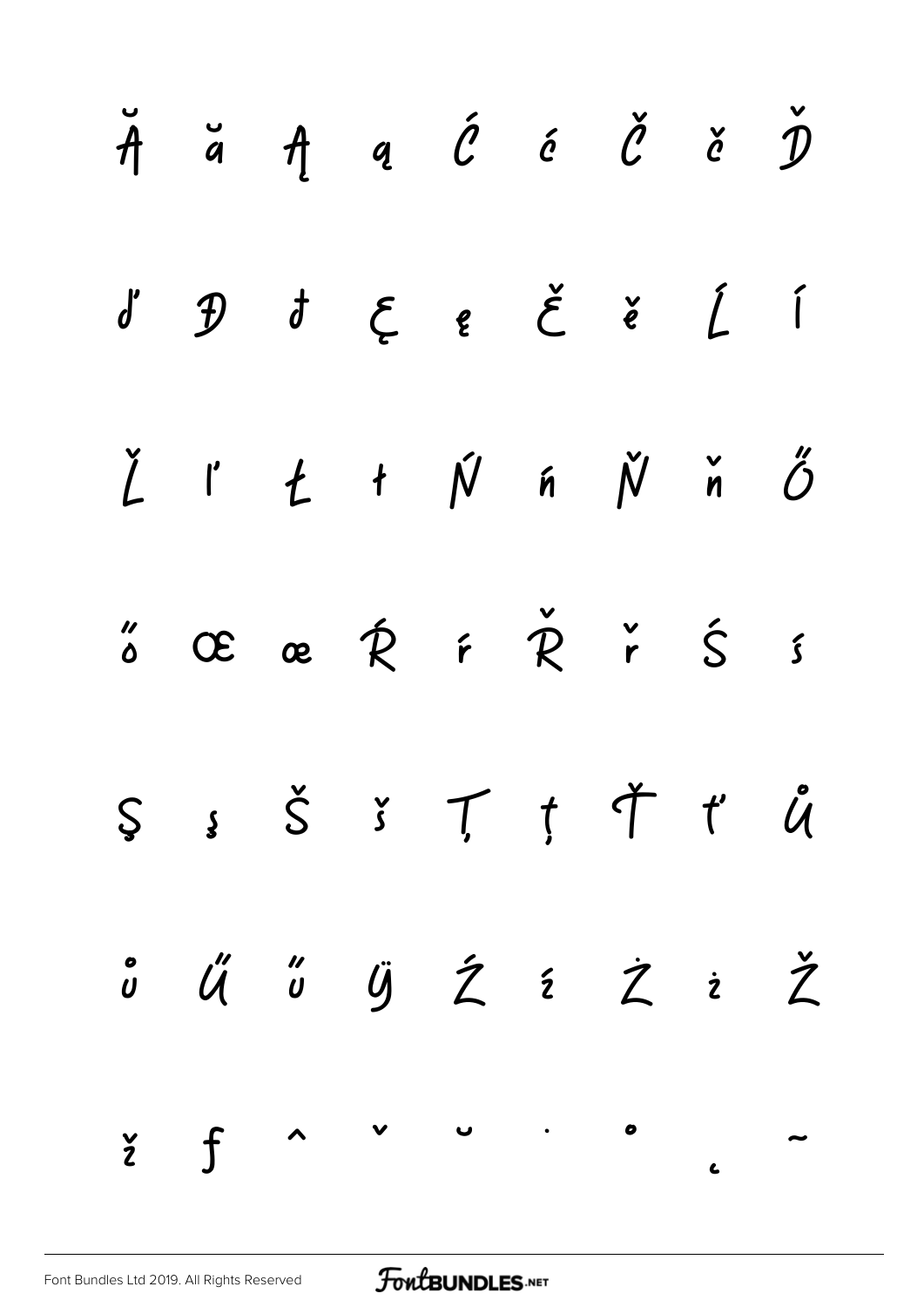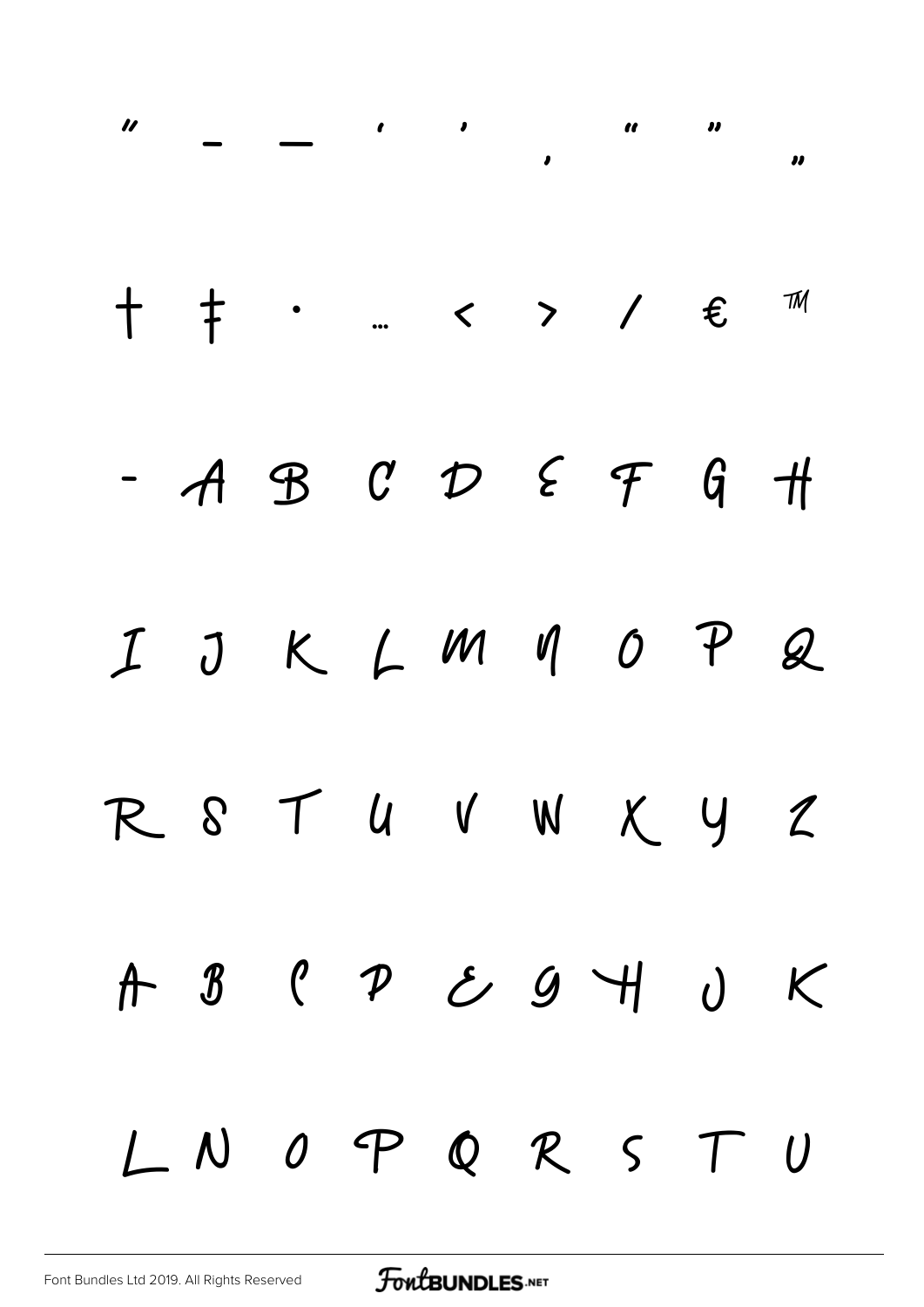| LNRSTWabc<br>$d$ $\epsilon$ $f$ $g$ $h$ $i$ $j$ $k$ $l$<br>m n o p q R s t u<br>U W X Y Z A B C P<br>EFGHIJKLM | V W X Y Z A B C H |
|----------------------------------------------------------------------------------------------------------------|-------------------|
|                                                                                                                |                   |
|                                                                                                                |                   |
|                                                                                                                |                   |
|                                                                                                                |                   |
|                                                                                                                |                   |
| NOPQRJ tuV                                                                                                     |                   |